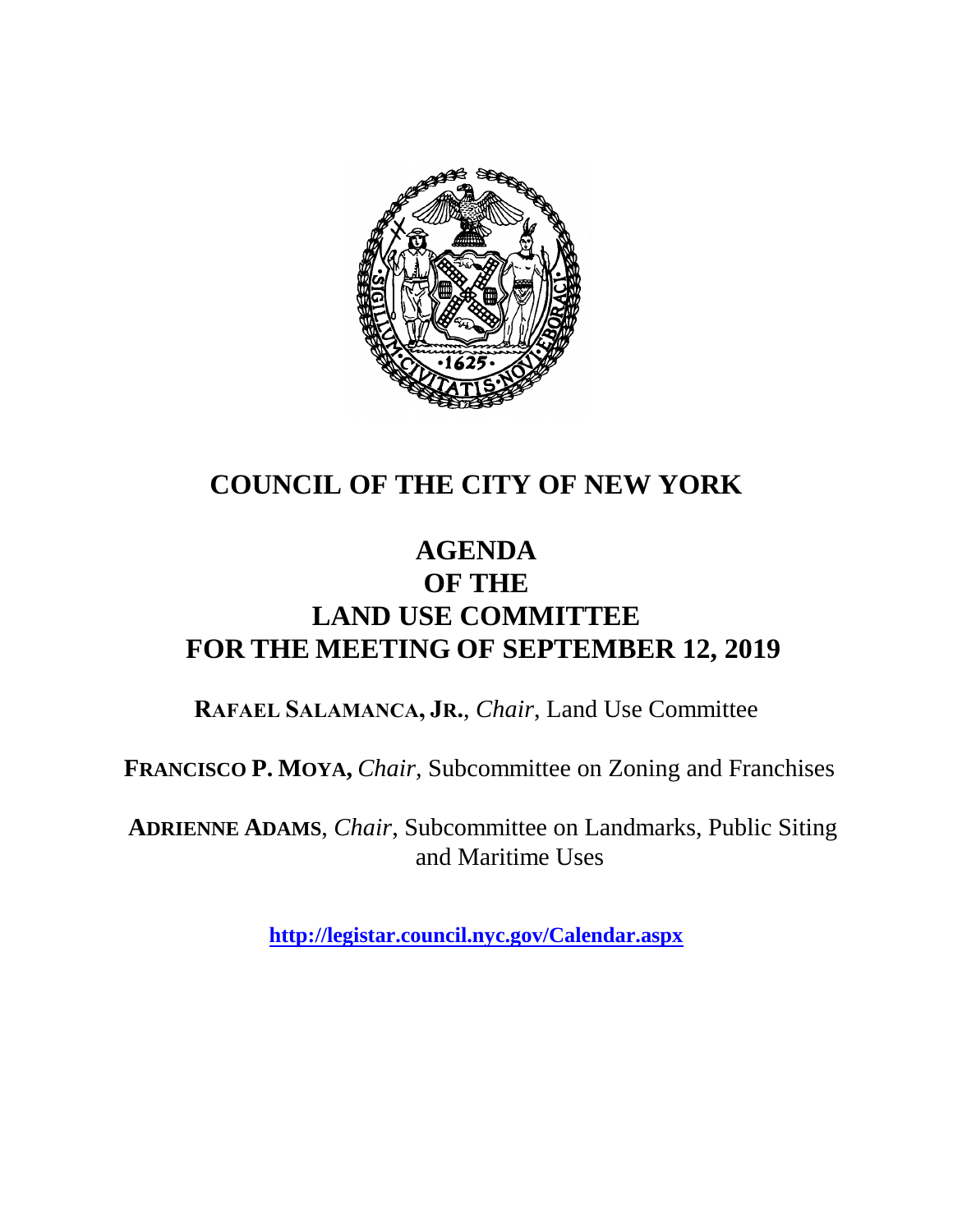# **LAND USE COMMITTEE**

## **Table of Contents**

| Item No. |  | Page |
|----------|--|------|
| 1.       |  |      |
|          |  |      |